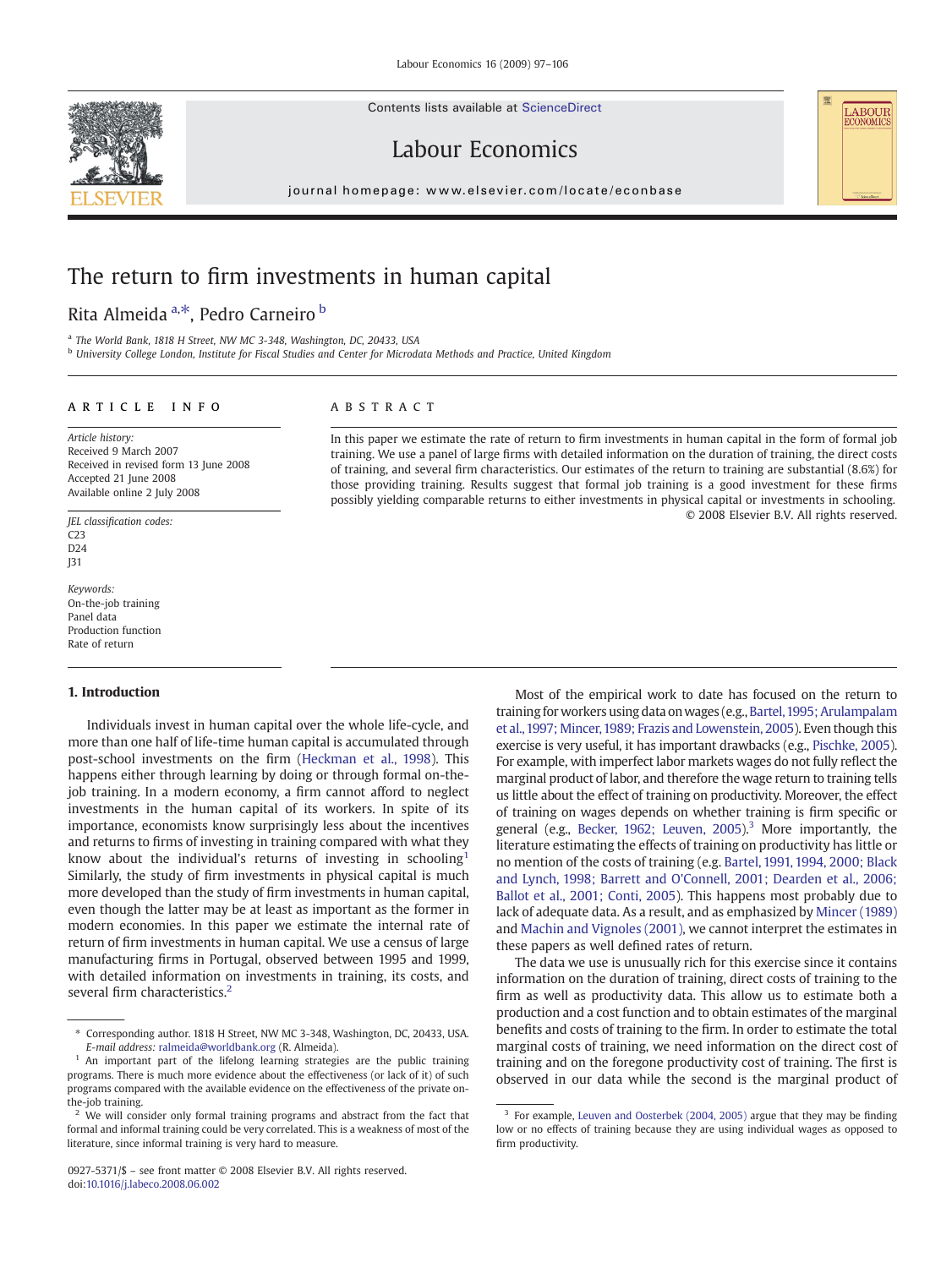worker's time while training, which can be estimated. We do not distinguish whether the costs and benefits of training accrue mainly to workers or to the firm. Instead, we quantify the internal rate of return to training jointly for firms and workers.<sup>4</sup> This implies that, to obtain estimates of the foregone opportunity cost of training we will not take into account whether firms or workers support the costs of training.

The major challenge in this exercise are possible omitted variables and the endogenous choice of inputs in the production and cost functions. Given the panel structure of our data, we address these issues using the estimation methods proposed in [Blundell and Bond \(2000\)](#page--1-0). In particular, we estimate the cost and production functions using a first difference instrumental variable approach, implemented with a system-GMM estimator. By computing first differences we control for firm unobservable and time invariant characteristics. By using lagged values of inputs to instrument current differences in inputs (together with lagged differences in inputs to instrument current levels) we account for any correlation between input choices and transitory productivity or cost shocks. Our instruments are valid as long as input decisions in period t−1 are made without knowledge of the transitory shocks in the production and cost functions from period  $t+1$  onwards.<sup>5</sup>

Several interesting facts emerge from our empirical analysis. First, in line with the previous literature (e.g., [Pischke, 2005; Bassanini et al.,](#page--1-0) [2005; Frazis and Lowenstein, 2005; Ballot et al., 2001; Conti, 2005\)](#page--1-0) our estimates of the effects of training on productivity are high: an increase in training per employee of 10 h (hours) per year, leads to an increase in current productivity of 0.6%. Increases in future productivity are dampened by the rate of depreciation of human capital but are still substantial. This estimate is below other estimates of the benefits of training in the literature (e.g., [Dearden et al., 2006; Blundell](#page--1-0) [et al., 1996\)](#page--1-0). If the marginal productivity of labor were constant (linear technology), an increase in the amount of training per employee by 10 h would translate into foregone productivity costs of at most 0.5% of output (assuming all training occurred during working hours).<sup>6</sup> Given this wedge between the benefits and the foregone output costs of training, ignoring the direct costs of training is likely to yield a rate of return to training that is absurdly high (unless the marginal product of labor function is convex, so that the marginal product exceeds the average product of labor).

Second, we estimate that, on average, foregone productivity accounts for less than 25% of the total costs of training. This finding shows that the simple returns to schooling intuition is inadequate for studying the returns to training, since it assumes negligible direct costs of human capital accumulation. In particular, the coefficient on training in a production function (or in a wage equation) is unlikely to be a good estimate of the return to training. Moreover, without information on direct costs of training, estimates of the return to training will be too high since direct costs account for the majority of training costs (see also the calculations in [Frazis and Lowenstein, 2005\)](#page--1-0).

Our estimates indicate that, while investments in human capital have on average zero returns for training for all the firms in the sample, the returns for firms providing training are quite high (8.6%). Such high returns suggest that on-the-job training is a good investment for firms that choose to undergo this investment, possibly yielding comparable returns to either investments in physical capital or investments in schooling.<sup>7</sup>

The paper proceeds as follows. Section 2 describes the data we use. In Section 3, we present our basic framework for estimating the production function and the cost function. In Section 4 we present our empirical estimates of the costs and benefits of training and compute the marginal internal rate of return for investments in training. Section 5 concludes.

#### 2. Data

We use the census of large firms (more than 100 employees) operating in Portugal (Balanco Social). The information is collected with a mandatory annual survey conducted by the Portuguese Ministry of Employment. The data has information on hours of training provided by the employers and on the direct training costs at the firm level. Other variables available at the firm level include the firm's location, ISIC 5 digit sector of activity, value added, number of workers and a measure of the capital, given by the book value of capital depreciation, average age of the workforce and share of males in the workforce. It also collects several measures of the firm's employment practices such as the number of hires and fires within a year (which will be important to determine average worker turnover within the firm). We use information for manufacturing firms between 1995 and 1999. This gives us a panel of 1,500 firms (corresponding to 5,501 firm–year observations). On average, 53% of the firms in the sample provide some training. All the variables used in the analysis are defined in the Appendix A.

Relative to other datasets that are used in the literature, the one we use has several advantages for computing the internal rates of return of investments in training. First, information is reported by the employer. This may be better than having employee reported information about past training if the employee recalls less and more imprecisely the information about on-the-job training. Second, training is reported for all employees in the firm, not just new hires. Third, the survey is mandatory for firms with more than 100 employees (34% of the total workforce in 1995). This is an advantage since a lot of the empirical work in the literature uses small sample sizes and the response rates on employer surveys tend to be low.<sup>8</sup> Fourth, it collects longitudinal information for training hours, firm productivity and direct training costs at the firm level. Approximately 75% of the firms are observed for 3 or more years and more than 60% of

<sup>4</sup> [Dearden et al. \(2006\)](#page--1-0) and [Conti \(2005\)](#page--1-0) estimate the differential effect of training on productivity and wages. The former find that training increases productivity by twice as much as it increase wages, while the latter finds only effects of training on productivity (none on wages).

<sup>5</sup> This assumption is valid as long as there does not exist strong serial correlation in the transitory shocks in the data, and firms cannot forecast future shocks. Given the relatively short length of our panel our ability to test this assumption is limited. [Dearden et al. \(2006\)](#page--1-0) apply an identical methodology (using industry level data for the UK) for a longer panel and cannot reject that second order serial correlation in the first differences of productivity shocks is equal to zero. In their original application, [Blundell](#page--1-0) [and Bond \(2000\)](#page--1-0) also do not find evidence of second order serial correlation using firm level data for the UK.

 $6$  For an individual working 2,000 h a year, 10 hours corresponds to 0.5% of annual working hours.

 $7$  As a consequence, it is puzzling why firms that choose to undergo this investment in training, train on average such a small proportion of the total hours of work (less than 1%). We conjecture that this could happen for different reasons but unfortunately we cannot verify empirically the importance of each of these hypotheses. First, it may be the result of a coordination problem [\(Pischke, 2005](#page--1-0)). Given that the benefits of training need to be shared between firms and workers, each party individually only sees part of the total benefit of training. This may be also due to the so called "poaching externality" ([Stevens, 1994](#page--1-0)). See also [Acemoglu and Pischke \(1998, 1999\)](#page--1-0) for an analysis of the consequences of imperfect labor markets for firm provision of general training. Unless investment decisions are coordinated and decided jointly, inefficient levels of investment may arise. Second, firms can be constrained (e.g., credit constrained) and decide a suboptimal investment. Third, uncertainty in the returns of this investment may lead firms to invest small amounts even though the ex post average return is high, although what really matters for determining the risk premium is not uncertainty per se, but its correlation with the rest of the market. However, it is unlikely that uncertainty alone can justify such high rates of return. In our model uncertainty only comes from future productivity shocks, since current costs and productivity shocks are assumed to be known at the time of the training decision. The R-Squared of our production functions (after accounting for firm fixed effects) is about 85%, suggesting that temporary productivity shocks explain 15% of the variation in output. Since productivity shocks are correlated over time this is an overestimate for the uncertainty faced by firms.

[Bartel \(1991\)](#page--1-0) uses a survey conducted by the Columbia Business School with a 6% response rate. [Black and Lynch \(1997\)](#page--1-0) use data on the Educational Quality of the Workforce National Employers survey, which is a telephone conducted survey with a 64% "complete" response rate. [Barrett and O'Connell \(2001\)](#page--1-0) expand an EU survey and obtain a 33% response rate. [Ballot, Fakhfakh and Taymaz \(2001\)](#page--1-0) use information for 90 firms in France between 1981 and 1993 and 250 firms in Sweden between 1987 and 1993. One exception is [Conti \(2005\).](#page--1-0) She uses a large panel of Italian firms between 1996 and 1999 but the analysis is done at the more aggregated industry level.